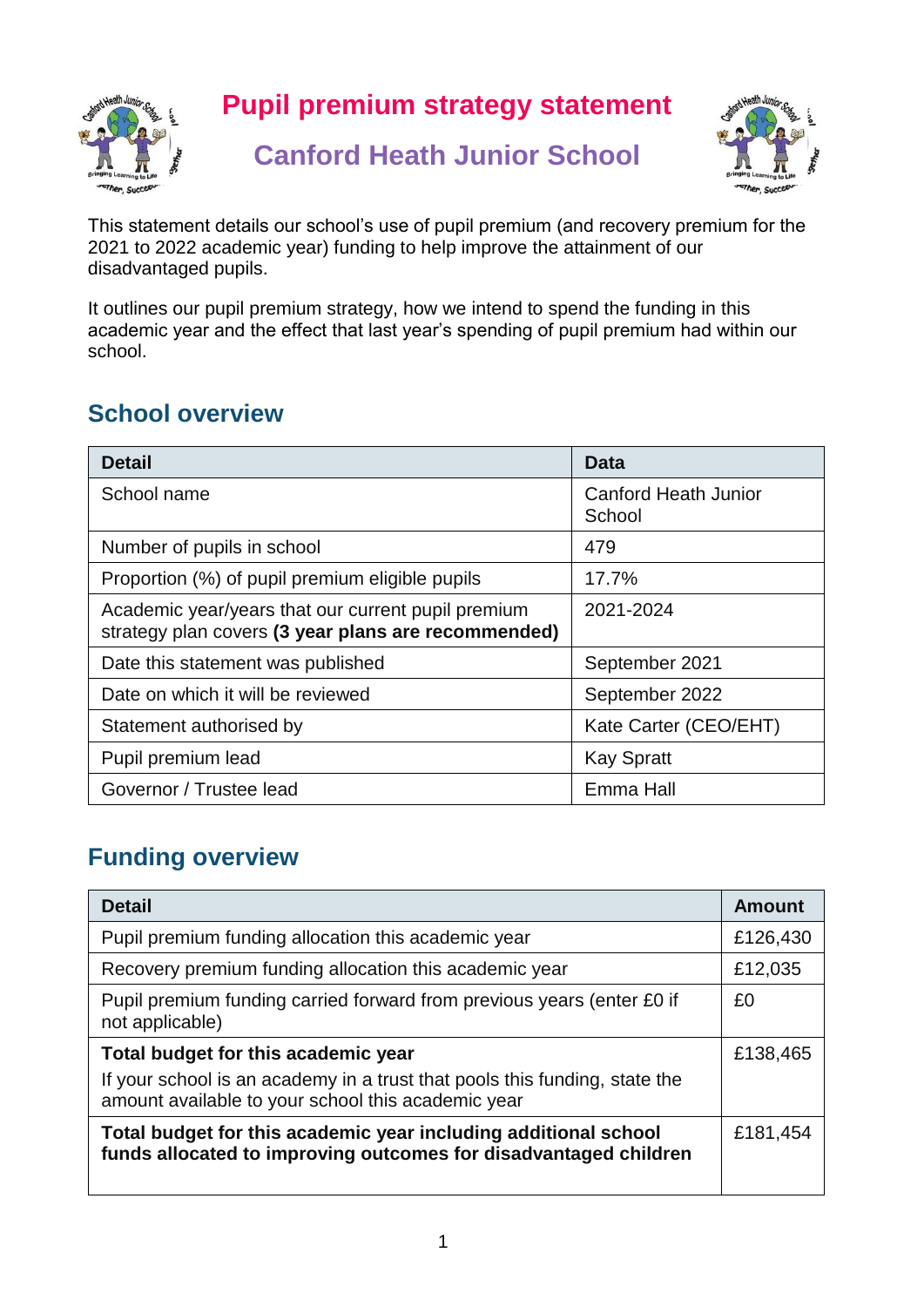## **Part A: Pupil premium strategy plan**

#### **Statement of intent**

We have the same intentions for our disadvantaged children as for all children in our Trust and our strategy is designed to redress any inequities that are barriers to disadvantaged children achieving this:

Our vision is to promote a love of learning in order to maximise the life chances of every child in our Trust. Through nurturing, high expectations and skilled teaching, we will have a lasting and positive impact on our local and wider community.

We aim to inspire our children to be the socially conscious individuals who make a difference to the world. All children secure key learning and skills they will need to become lifelong learners and gain employment. Our aim is to improve all our children's life chances.

#### **Challenges**

This details the key challenges to achievement that we have identified among our disadvantaged pupils.

| <b>Challenge</b><br>number | <b>Detail of challenge</b>                                                                                                                                                                                                      |
|----------------------------|---------------------------------------------------------------------------------------------------------------------------------------------------------------------------------------------------------------------------------|
|                            | As a consequence of the Covid-19 pandemic, National lockdown<br>caused all children to miss a significant amount of school. This was<br>detrimental to all children's learning: particularly that of disadvantaged<br>children. |
| 2                          | Children in receipt of PP funding, especially those with SEN, are making<br>less progress than other pupils.                                                                                                                    |
| 3                          | Due to a complexity of needs, too many disadvantaged children are not<br>emotionally ready to learn and therefore staff must ensure additional<br>provision to overcome this.                                                   |
| 4                          | Attendance rates for some children eligible for PP are below that of<br>others. This reduces their school hours and causes them to fall behind<br>on average.                                                                   |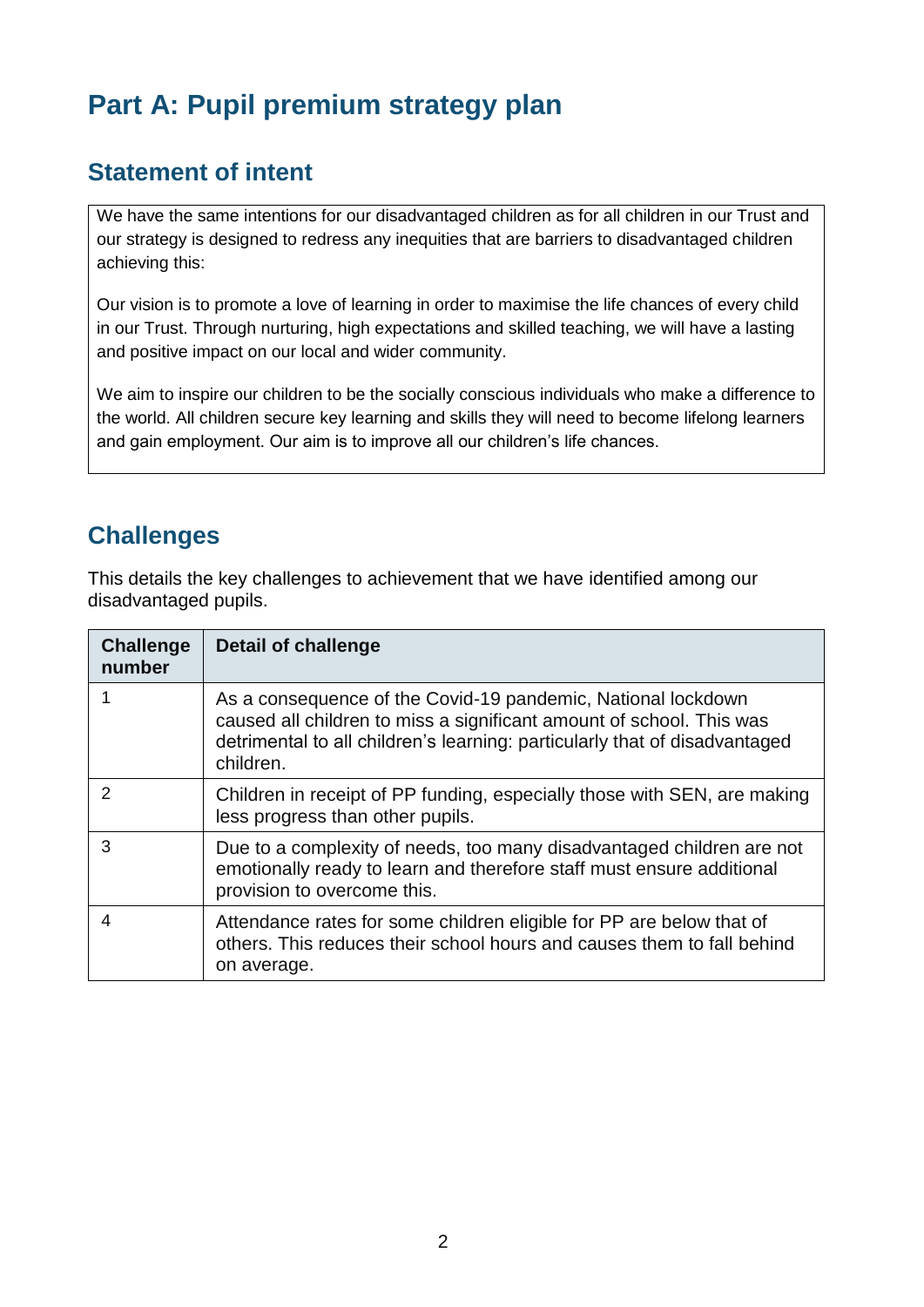#### **Intended outcomes**

This explains the outcomes we are aiming for **by the end of our current strategy plan**, and how we will measure whether they have been achieved.

| <b>Intended outcome</b>                                                                                                                                                                                        | <b>Success criteria</b>                                                                                                                                                 |
|----------------------------------------------------------------------------------------------------------------------------------------------------------------------------------------------------------------|-------------------------------------------------------------------------------------------------------------------------------------------------------------------------|
| To ensure all children who are not on-<br>track make accelerated progress to catch<br>up                                                                                                                       | All pupils in receipt of pupil premium<br>funding make the necessary progress to<br>attain individualised targets.                                                      |
| To ensure all children make expected or<br>better progress in reading, writing and<br>maths                                                                                                                    | Children eligible for PP make rapid<br>progress so that the gap between<br>outcomes of disadvantaged pupils and<br>others is diminished                                 |
| To target provisions such as pastoral<br>support, interventions and extra-curricular<br>opportunities to ensure all pupils achieve<br>their potential and overcome any external<br>barriers to their learning. | Children make progress within each<br>individualised strategy of support.<br>Tracking may be bespoke to the<br>intervention or monitored through<br>pastoral recording. |
| To improve attendance rates for pupils<br>eligible for PP                                                                                                                                                      | Overall PP attendance improves to<br>equal or exceed attendance of 'other'<br>pupils. Lateness of pupils is reduced to<br>below that of non-PP pupils.                  |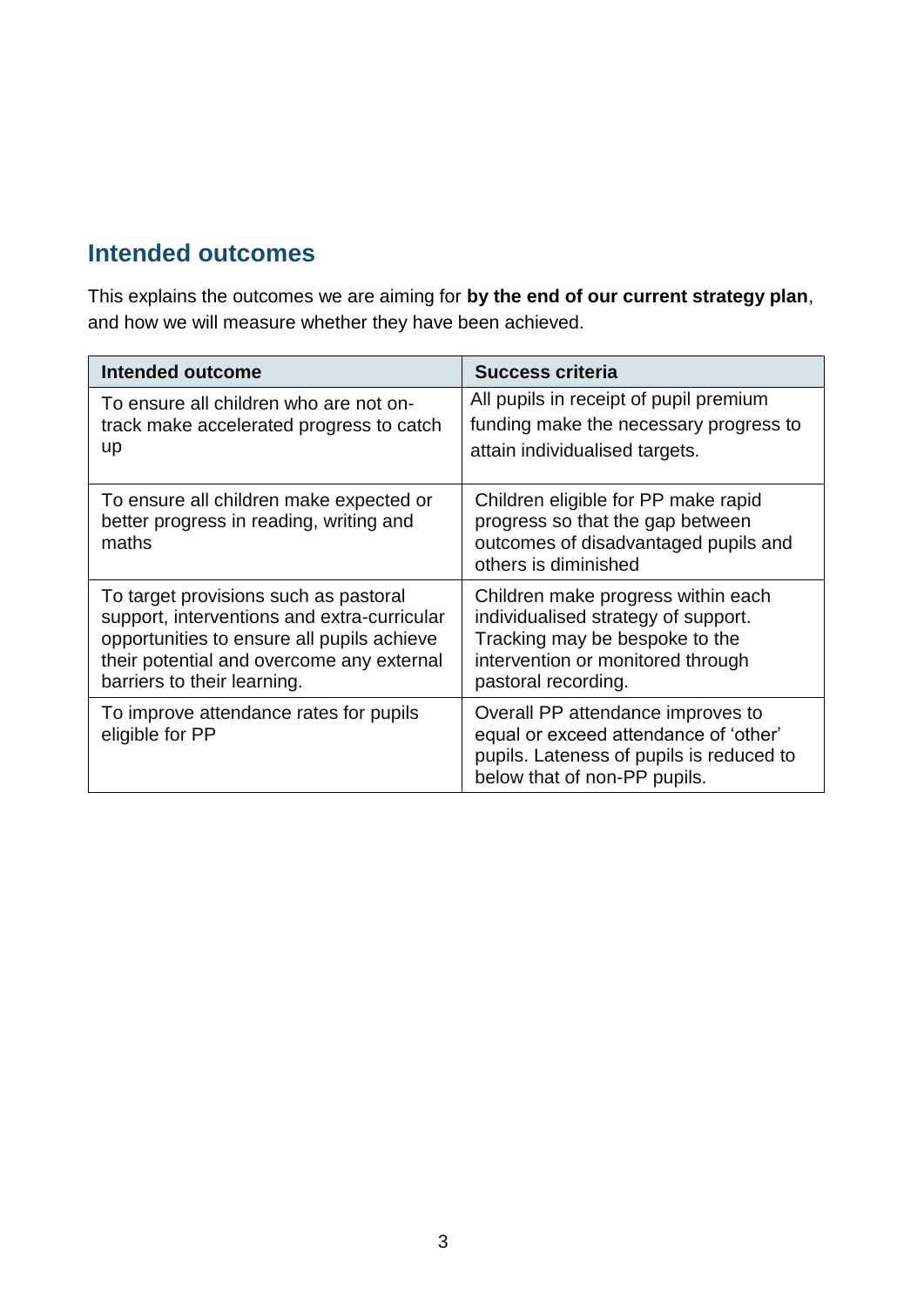### **Activity in this academic year**

This details how we intend to spend our pupil premium (and recovery premium funding) **this academic year** to address the challenges listed above.

#### **Teaching (for example, CPD, recruitment and retention)**

Budgeted cost: £45,233

| <b>Activity</b>                                                                                                           | Evidence that supports this approach                                                                                                                                                                                                                                                                                                                                                                                                                                                                                                                        | <b>Challenge</b><br>number(s)<br>addressed |
|---------------------------------------------------------------------------------------------------------------------------|-------------------------------------------------------------------------------------------------------------------------------------------------------------------------------------------------------------------------------------------------------------------------------------------------------------------------------------------------------------------------------------------------------------------------------------------------------------------------------------------------------------------------------------------------------------|--------------------------------------------|
| Children to make the<br>necessary progress to<br>catch-up from reduced<br>learning due to the<br>pandemic.                | Accurate diagnostics are cited as a key foundation<br>in EEF guidance. This is achieved through<br>subscription to whole school tracking program to<br>inform planning and interventions.<br>Previous increased attainment through additional<br>teaching groups has informed the decision to<br>increase the number teaching groups to temporarily<br>reduce class sizes.<br>The EEF metacognition toolkit identifies a number of<br>effective strategies: all teachers will participate in a<br>CPD programme to understand and apply these<br>processes. | $1 - 2$                                    |
| Improve attainment<br>and progress in maths<br>through improved<br>online resources for<br>homework and lesson<br>support | EEF identifies that homework, diagnostics and<br>feedback are all low cost, high impact strategies. All<br>children have access to My Maths and TTRockstars<br>to help to ensure maths home learning is effective<br>and targeted. Pupil and parent feedback has found<br>these approaches to be supportive and engaging.                                                                                                                                                                                                                                   | $1 - 3$                                    |
| Talk for Writing<br>approaches in Literacy.                                                                               | T4W draws on many components of effective<br>principles of instruction through introducing material<br>in small steps and applying a sequence of<br>opportunities for modelled, scaffolded and<br>independent approaches.                                                                                                                                                                                                                                                                                                                                   | $1 - 3$                                    |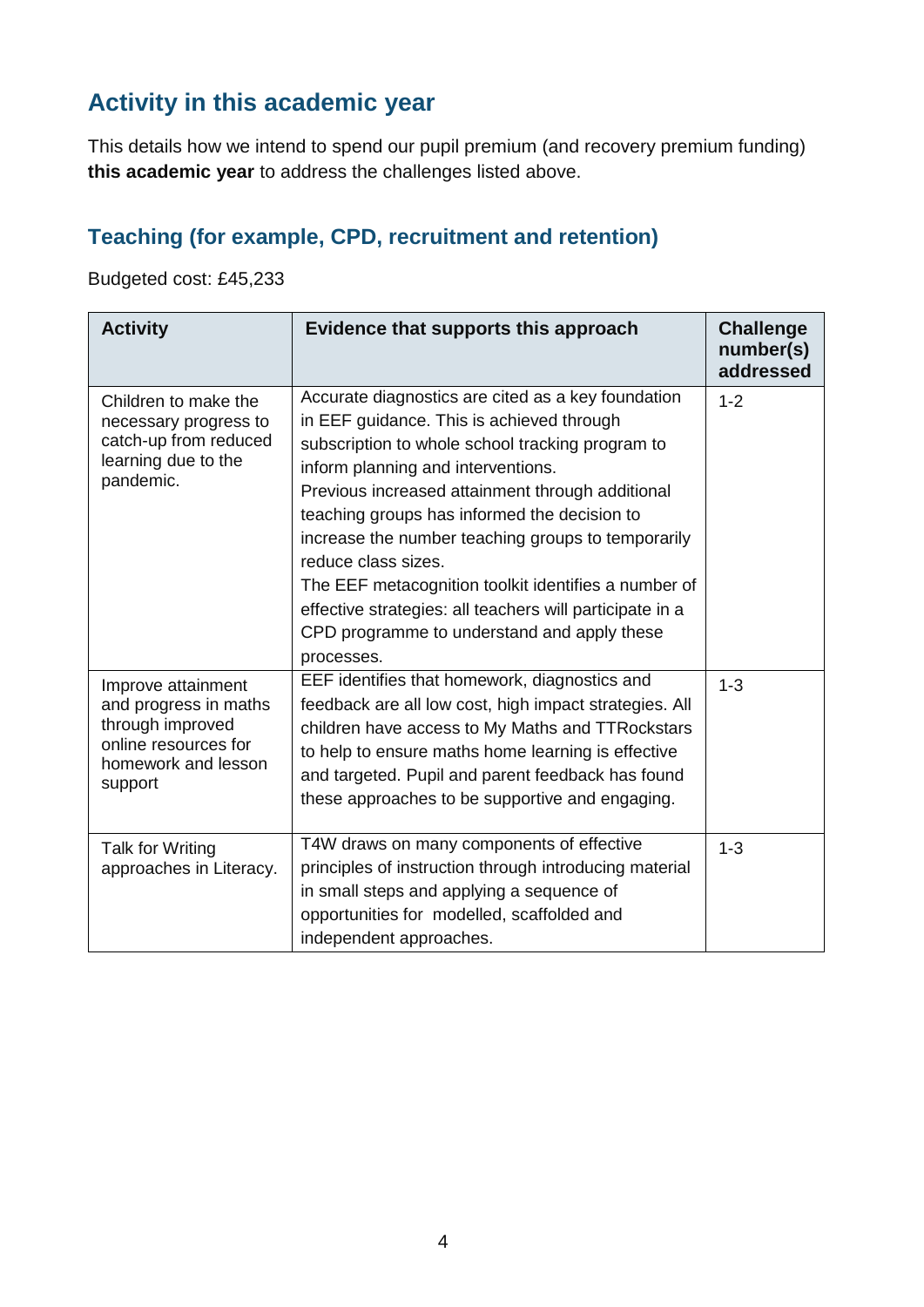#### **Targeted academic support (for example, tutoring, one-to-one support structured interventions)**

Budgeted cost: £80,907

| <b>Activity</b>                                                                                                                                                                                             | <b>Evidence that supports this</b><br>approach                                                                                                                                                                                                                                                                                                                                                                                                   | <b>Challenge</b><br>number(s)<br>addressed |
|-------------------------------------------------------------------------------------------------------------------------------------------------------------------------------------------------------------|--------------------------------------------------------------------------------------------------------------------------------------------------------------------------------------------------------------------------------------------------------------------------------------------------------------------------------------------------------------------------------------------------------------------------------------------------|--------------------------------------------|
| Improve attainment<br>outcomes for those<br>pupils who are at risk<br>of not meeting<br><b>Expected Standard at</b><br>end of KS2.<br>Improve progress for<br>those pupils who are at<br>risk of not making | Previous use of these approaches has<br>led to improved outcomes. This is a low<br>cost for moderate to high impact<br>approach, according to the EEF toolkit.<br>Provision of targeted interventions<br>through online licenses, staffing provision<br>and use of mapping tools.<br>Lexia online intervention<br>staffing for additional intervention<br>groups<br>staffing of designated leadership<br>for PP<br>Edukey provision mapping tool | 1 and $3$                                  |
| expected progress by<br>the end of KS2.                                                                                                                                                                     | L2 TA support in class<br>$\overline{\phantom{a}}$<br>NTP school-led tutoring                                                                                                                                                                                                                                                                                                                                                                    |                                            |
| Improve speech and<br>language skills in<br>children who encounter<br>difficulties in this area.                                                                                                            | Provision of Speech and Language,<br>Communication support, through<br>specially trained staff, for targeted<br>children in receipt of PP funding<br><b>SPLCN</b> specialist TA<br><b>SPLCN CPD</b><br>-<br>Participation in government<br>funded Nuffield Early Language<br>Intervention programme                                                                                                                                              | $\overline{2}$                             |

#### **Wider strategies (for example, related to attendance, behaviour, wellbeing)**

#### Budgeted cost: £55,314

| <b>Activity</b>                                                   | Evidence that supports this approach                                                                                                                                                                                                                                                                                            | <b>Challenge</b><br>number(s)<br>addressed |
|-------------------------------------------------------------------|---------------------------------------------------------------------------------------------------------------------------------------------------------------------------------------------------------------------------------------------------------------------------------------------------------------------------------|--------------------------------------------|
| Improve mental and<br>emotional health for<br>vulnerable learners | The PHE/DfE guidance, Promoting children and<br>young people's mental health and wellbeing, cites<br>the cognitive benefits of good mental health. This is<br>delivered through provision of comprehensive<br>pastoral support through specially trained staff and<br>online record-keeping system<br>- FT Pastoral care worker | 1, $3$ and $4$                             |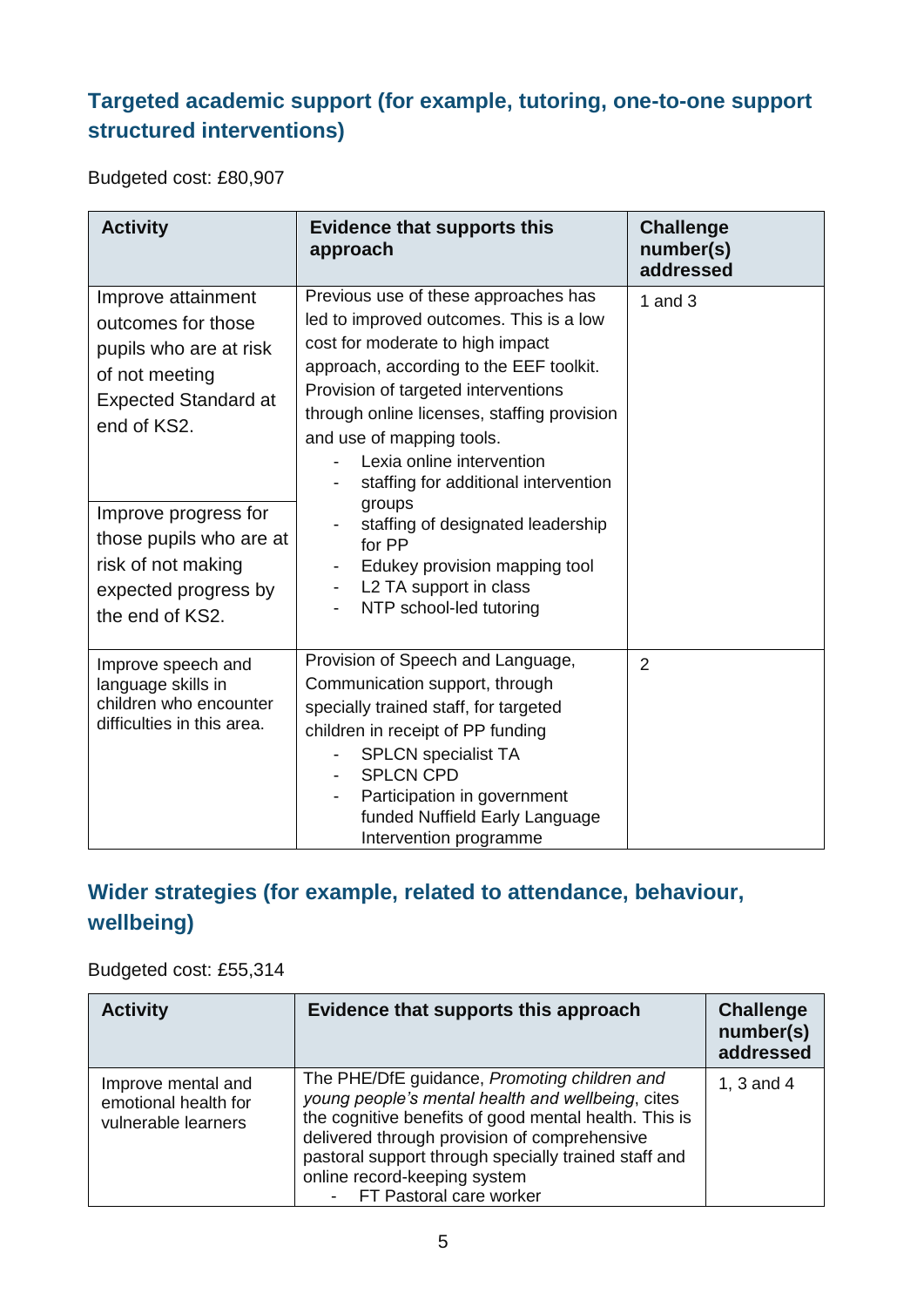| Improve attendance,<br>punctuality and school-<br>readiness for<br>vulnerable learners.                         | <b>PT Emotional Literacy Support Assistant</b><br><b>MyConcern</b><br>Free milk for pupils in receipt of PP funding<br>The EEF toolkit states that social and emotional<br>learning has moderate impact for very low cost.<br>Specialist staffing, home visits and provision of<br>wraparound care to support vulnerable families<br>Home Academy Liaison Officer<br>Breakfast club/Buddy club<br>Home visits for all new pupils and vulnerable<br>families | 1 and 4    |
|-----------------------------------------------------------------------------------------------------------------|-------------------------------------------------------------------------------------------------------------------------------------------------------------------------------------------------------------------------------------------------------------------------------------------------------------------------------------------------------------------------------------------------------------------------------------------------------------|------------|
| Provision of additional<br>life opportunities, which<br>may normally be out of<br>reach for targeted<br>pupils. | The EEF toolkit states that arts education has<br>moderate impact for very low cost. Inclusion and<br>engagement are also vital to children's wellbeing.<br>Promote inclusion and wider experiences through<br>subsidised funding for<br>Uniform, trips and visitors<br>Peripatetic music tuition                                                                                                                                                           | 1, 3 and 4 |

## **Total budgeted cost: £181,454**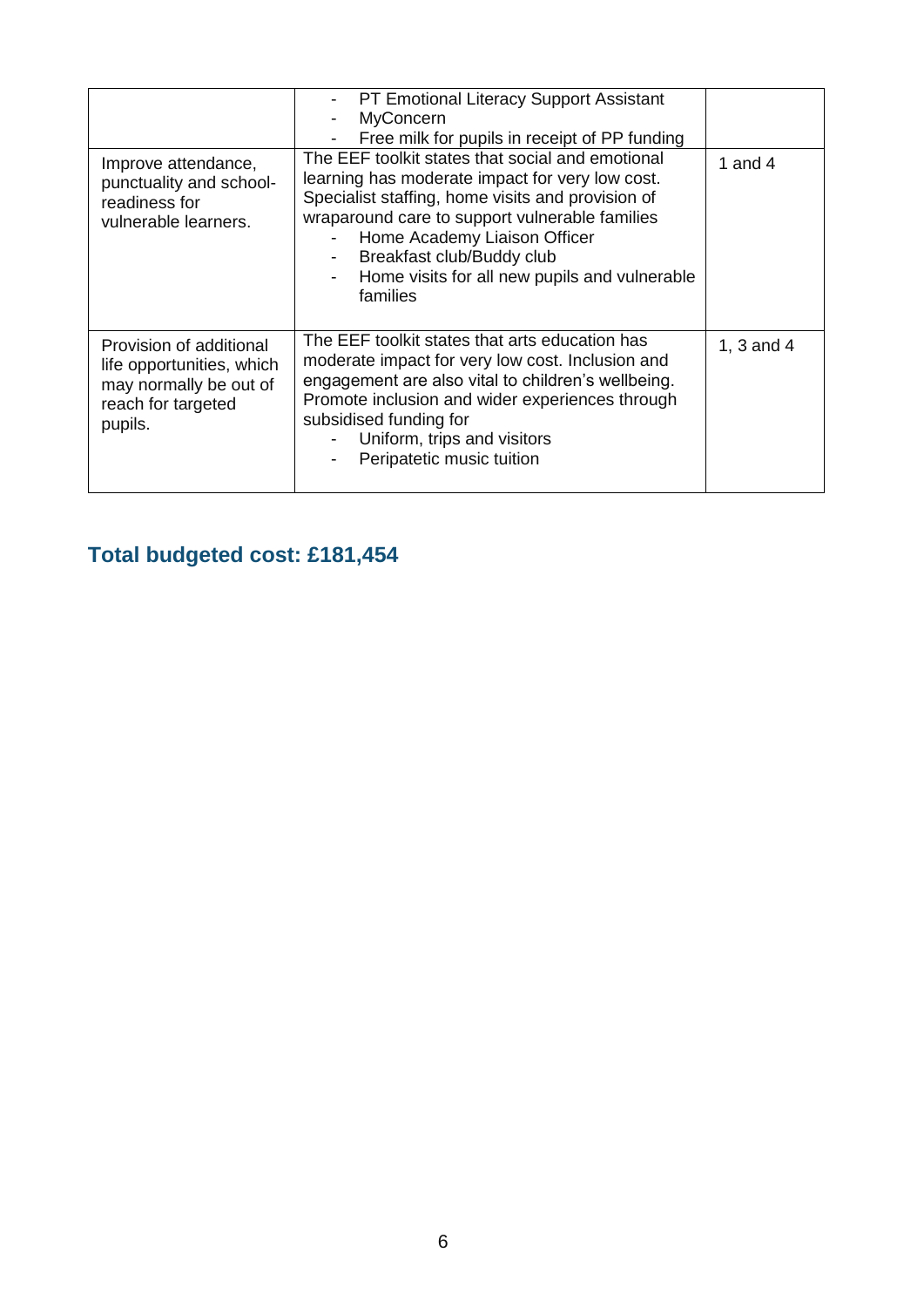## **Part B: Review of outcomes in the previous academic year**

#### **Pupil premium strategy outcomes**

This details the impact that our pupil premium activity had on pupils in the 2020 to 2021 academic year.

| <b>Detail</b>                                                           | <b>Amount</b> |
|-------------------------------------------------------------------------|---------------|
| Pupil premium funding allocation in 2020-21 academic<br>year            | £112,980      |
| Total spend in support of disadvantaged pupils 2020-21<br>academic year | £202,500      |

• The pupil premium strategy contributed to an effective plan to ensure that children recovered from the impacts of school closure. Despite there being a second period of lockdown during the year, the proportion of disadvantaged children who made expected or better progress during the 2020-21 academic year is in line with that of nondisadvantaged children:

| KS2 pupils making expected or better<br>progress during 2020-21 | Reading | Writing | Maths |
|-----------------------------------------------------------------|---------|---------|-------|
| Disadvantaged children                                          | 92%     | 93%     | 96%   |
| Non-disadvantaged children                                      | 94%     | 93%     | 98%   |

• Attainment at the end of Key Stage 2 for disadvantaged children in the 2020-21 cohort was good, based on delivery of an unseen past paper in usual SATs conditions.

|         | $EXS+$ | GDS        |
|---------|--------|------------|
| Reading | 74%    | <b>20%</b> |
| Maths   | 74%    | 17%        |

- The disadvantaged children receiving SALT in 2020-21 academic year, met or exceeded their targets and were discharged
- Pastoral teams have regularly supported 62% of the disadvantaged children through wellbeing education and 1:1 support
- Take-up of peripatetic music lessons continues to increase, with 13 children learning an instrument during the 2020-21 academic year.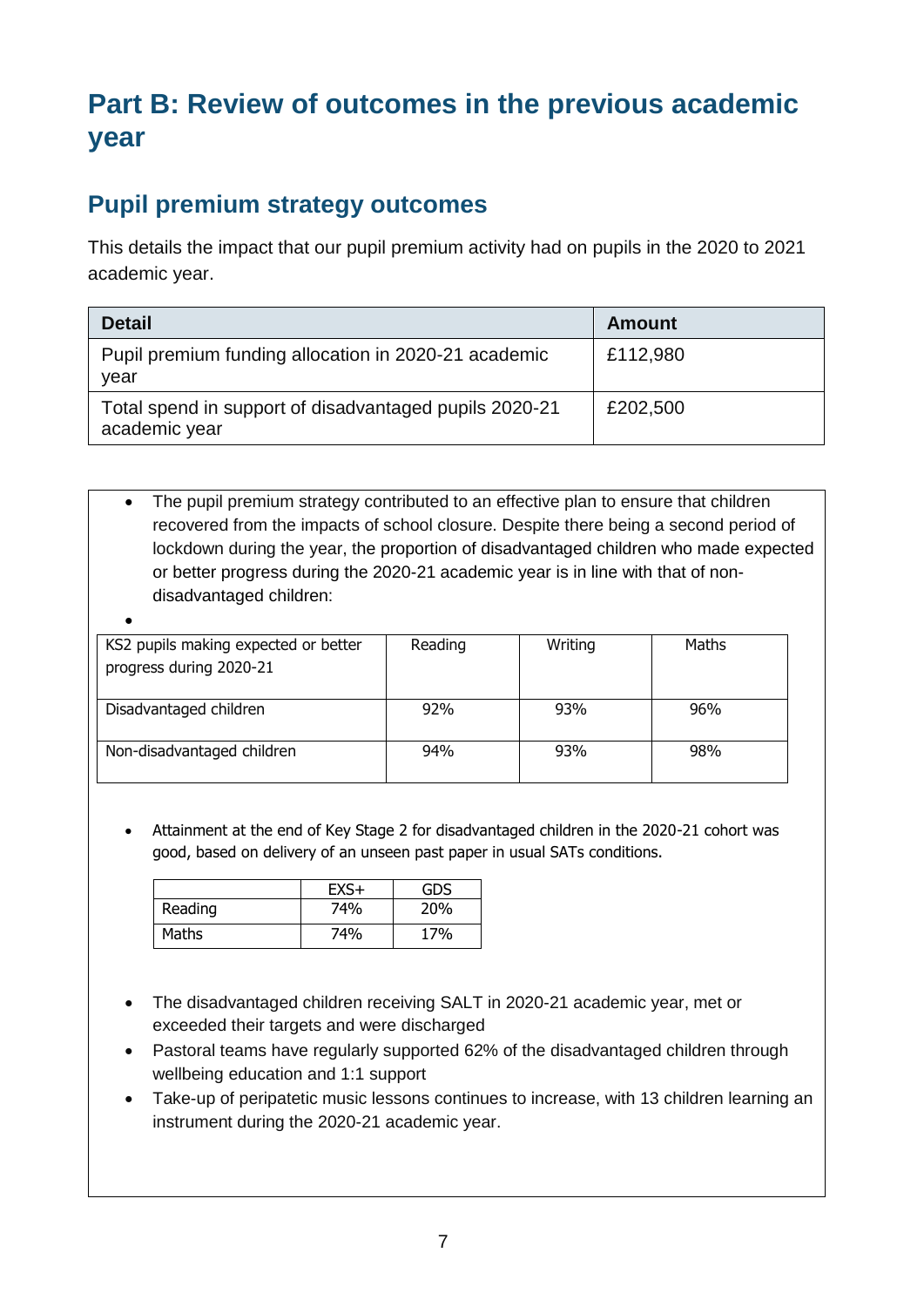### **Externally provided programmes**

*Please include the names of any non-DfE programmes that you purchased in the previous academic year. This will help the Department for Education identify which ones are popular in England*

| Programme          | <b>Provider</b>     |
|--------------------|---------------------|
| Lexia Core reading | Rosetta Stone       |
| <b>TTRS</b>        | <b>Maths Circle</b> |
| Oxford Owl         | <b>OUP</b>          |
| <b>MyMaths</b>     | <b>OUP</b>          |

### **Service pupil premium funding (optional)**

*For schools that receive this funding, you may wish to provide the following information:* 

| <b>Measure</b>                                                                    | <b>Details</b>                                                                                                                                                                                                                                                         |
|-----------------------------------------------------------------------------------|------------------------------------------------------------------------------------------------------------------------------------------------------------------------------------------------------------------------------------------------------------------------|
| How did you spend your service pupil<br>premium allocation last academic year?    | To fund staffing for targeted<br>interventions for children in receipt of<br>service pupil premium.                                                                                                                                                                    |
| What was the impact of that spending on<br>service pupil premium eligible pupils? | All 3 children in receipt of service pupil<br>premium met EOY targets in reading<br>and maths. 2 met end of year targets in<br>writing. This represents accelerated<br>progress by each child in at least 1<br>subject and expected progress in the<br>other subjects. |